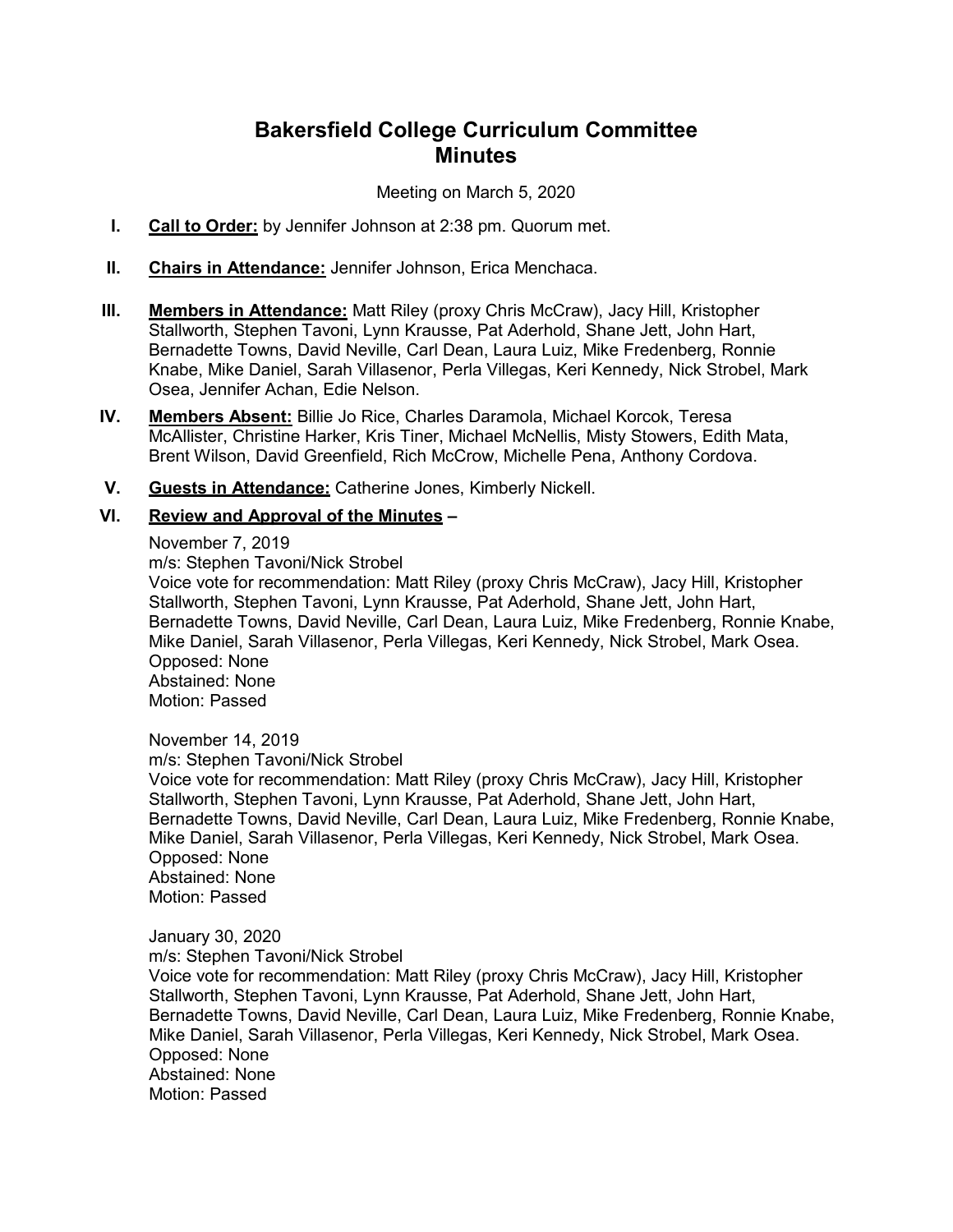February 20, 2020 m/s: Stephen Tavoni/Nick Strobel Voice vote for recommendation: Matt Riley (proxy Chris McCraw), Jacy Hill, Kristopher Stallworth, Stephen Tavoni, Lynn Krausse, Pat Aderhold, Shane Jett, John Hart, Bernadette Towns, David Neville, Carl Dean, Laura Luiz, Mike Fredenberg, Ronnie Knabe, Mike Daniel, Sarah Villasenor, Perla Villegas, Keri Kennedy, Nick Strobel, Mark Osea. Opposed: None Abstained: None Motion: Passed

# **VII. Reports-**

- Curriculum Co-Chairs' Report-
	- $\circ$  Reminder from last meeting that if you are creating a non-credit course or program to please contact Jennifer or Erica first.
	- $\circ$  Jennifer gave FCDC a curriculum update mentioning noncredit and the articulation timeline.
	- $\circ$  ELumen updates are coming. We will be able to change headings in the form to match our terminology. If you have suggestions, please let Jennifer know.
	- $\circ$  The out of compliance course list is getting shorter and will be coming out soon.
- Articulation Officer Report (15 minutes-TMC and C-ID Training)
	- o Went over the articulation timeline that is posted to Canvas.
	- o Also went over ADT/TMC and how to add courses. The information will be posted to Canvas.
- Assessment Co-Chair Report-None
- **VIII. Opportunities to Address the Committee-**2 minutes per item OSRM B26 GE Request (Catherine Jones)-discussion occurred with the course revision review.
- **IX.** Additions to the Agenda- (immediate action required, which did not come to the attention of the E-Board until after the agenda was posted; requires 2/3 vote of members present)

# **X. First Agenda – (non-voting item)**

List posted to committee webpage

- **XI. Second Agenda –(Voting item)** List posted to committee webpage
	- o New courses- MATH B51NC MATH B52NC MATH B71NC NUTR B11 OSRM B50NC OSRM B54NC OSRM B58 OSRM B58NC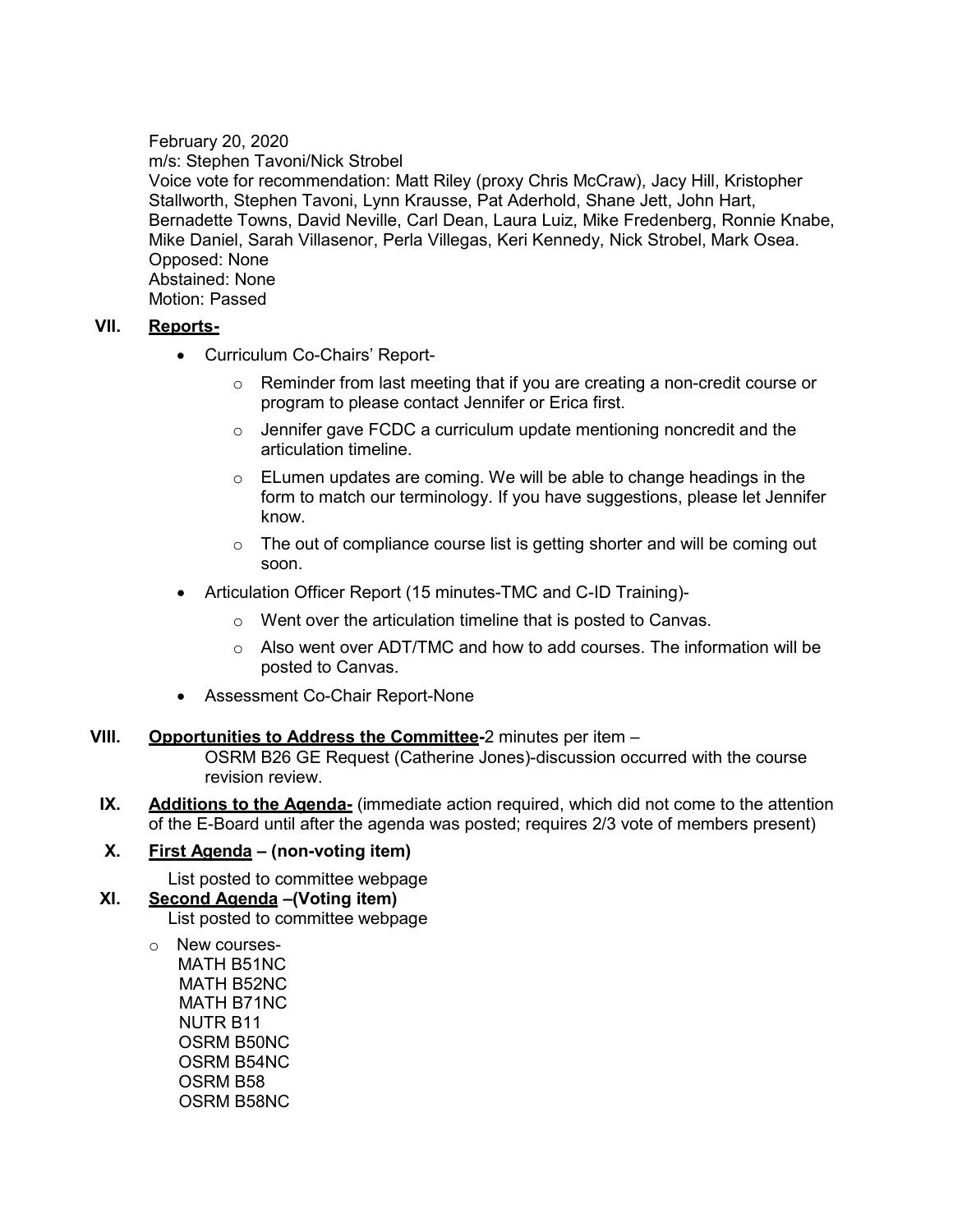OSRM B70 OSRM B70NC

 m/s: Bernadette Towns/Stephen Tavoni Voice vote for recommendation: Matt Riley (proxy Chris McCraw), Jacy Hill, Kristopher Stallworth, Stephen Tavoni, Lynn Krausse, Pat Aderhold, Shane Jett, John Hart, Bernadette Towns, David Neville, Carl Dean, Laura Luiz, Mike Fredenberg, Ronnie Knabe, Mike Daniel, Sarah Villasenor, Perla Villegas, Keri Kennedy, Nick Strobel, Mark Osea. Opposed: None Abstained: None Motion: Passed

o Course revisions-BSAD B29 ENGL B3 ENGL B50 FIRE B25A FIRE B25D FIRE B25E MATH B6D MEDS B68 MEDS B69 MUSC B15A MUSC B15B MUSC B22 OSRM B10 OSRM B12 OSRM B18 OSRM B26-Tabled RADT B10 RADT B13 RADT B6 RADT B7 SPAN B35 SPAN B36

> Catherine Jones requested to discuss the qualifications for GE Area E. Department submitted a letter that was posted for review before the meeting. BC GE guidelines for Area E and OSRM B26 COR were compared and discussed. Catherine will update the COR by Monday and it will be re-reviewed. Course tabled until next meeting.

#### m/s: Jacy Hill/Perla Villegas

Voice vote for recommendation: Matt Riley (proxy Chris McCraw), Jacy Hill, Kristopher Stallworth, Stephen Tavoni, Lynn Krausse, Pat Aderhold, Shane Jett, John Hart, Bernadette Towns, David Neville, Carl Dean, Laura Luiz, Mike Fredenberg, Ronnie Knabe, Mike Daniel, Sarah Villasenor, Perla Villegas, Keri Kennedy, Nick Strobel, Mark Osea.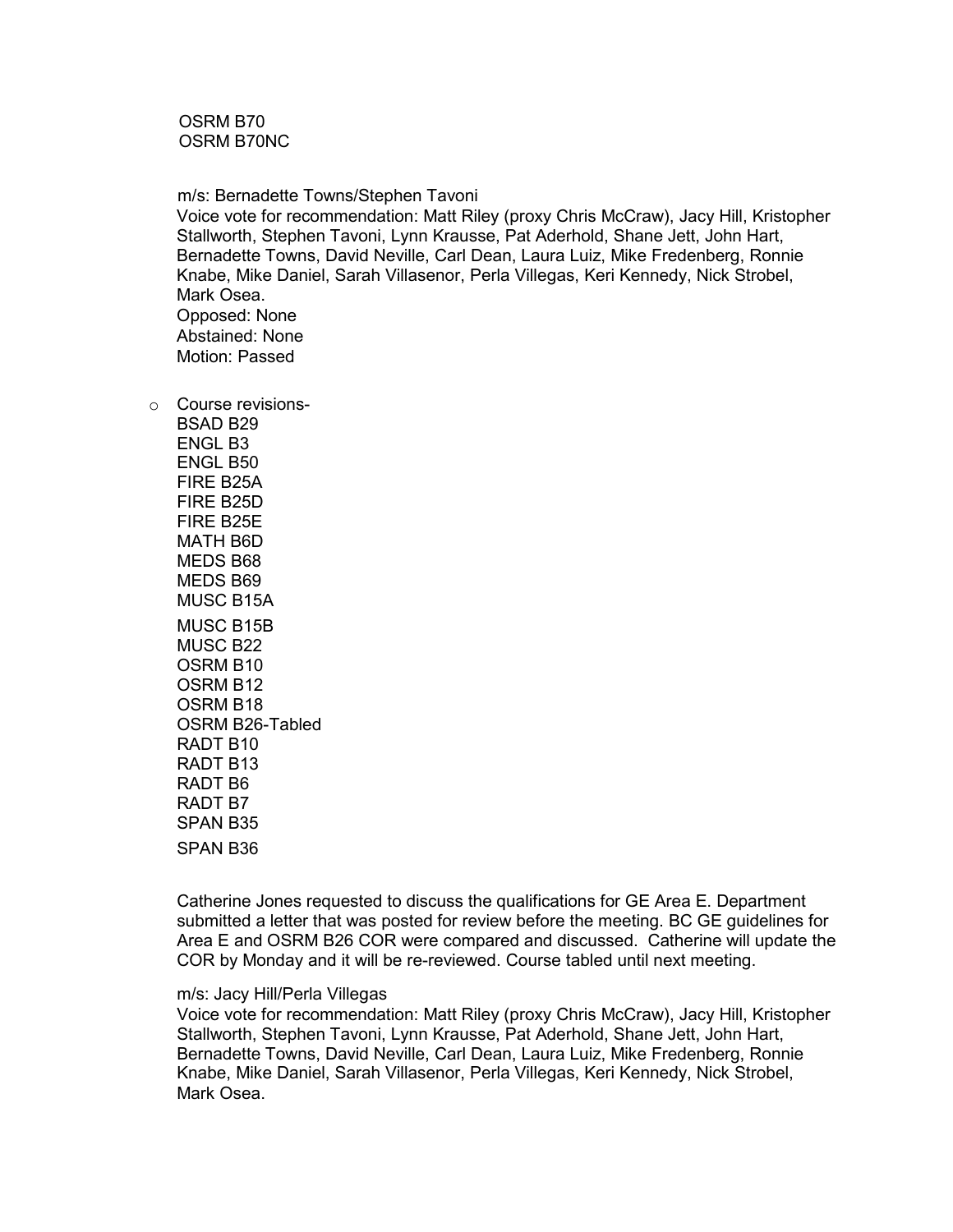Opposed: None Abstained: None Motion: Passed

o Course deletions-

ORNH B3

m/s: Pat Aderhold/Mike Daniel

Voice vote for recommendation: Matt Riley (proxy Chris McCraw), Jacy Hill, Kristopher Stallworth, Stephen Tavoni, Lynn Krausse, Pat Aderhold, Shane Jett, John Hart, Bernadette Towns, David Neville, Carl Dean, Laura Luiz, Mike Fredenberg, Ronnie Knabe, Mike Daniel, Sarah Villasenor, Perla Villegas, Keri Kennedy, Nick Strobel, Mark Osea. Opposed: None Abstained: None Motion: Passed

o Course revisions that are requesting DE (Distance Education) as a method of delivery, the committee has considered the rigors of DE requirement and feels those courses meet the rigor.

BSAD B29 ENGL B3 ENGL B50 FIRE B25A FIRE B25D FIRE B25E MEDS B68 MEDS B69 MUSC B22 OSRM B10 OSRM B12 OSRM B18 OSRM B26-Tabled RADT B10 RADT B13 RADT B6 RADT B7 SPAN B35 SPAN B36

m/s: Perla Villegas/Keri Kennedy

Voice vote for recommendation: Matt Riley (proxy Chris McCraw), Jacy Hill, Kristopher Stallworth, Stephen Tavoni, Lynn Krausse, Pat Aderhold, Shane Jett, John Hart, Bernadette Towns, David Neville, Carl Dean, Laura Luiz, Mike Fredenberg, Ronnie Knabe, Mike Daniel, Sarah Villasenor, Perla Villegas, Keri Kennedy, Nick Strobel, Mark Osea. Opposed: None Abstained: None Motion: Passed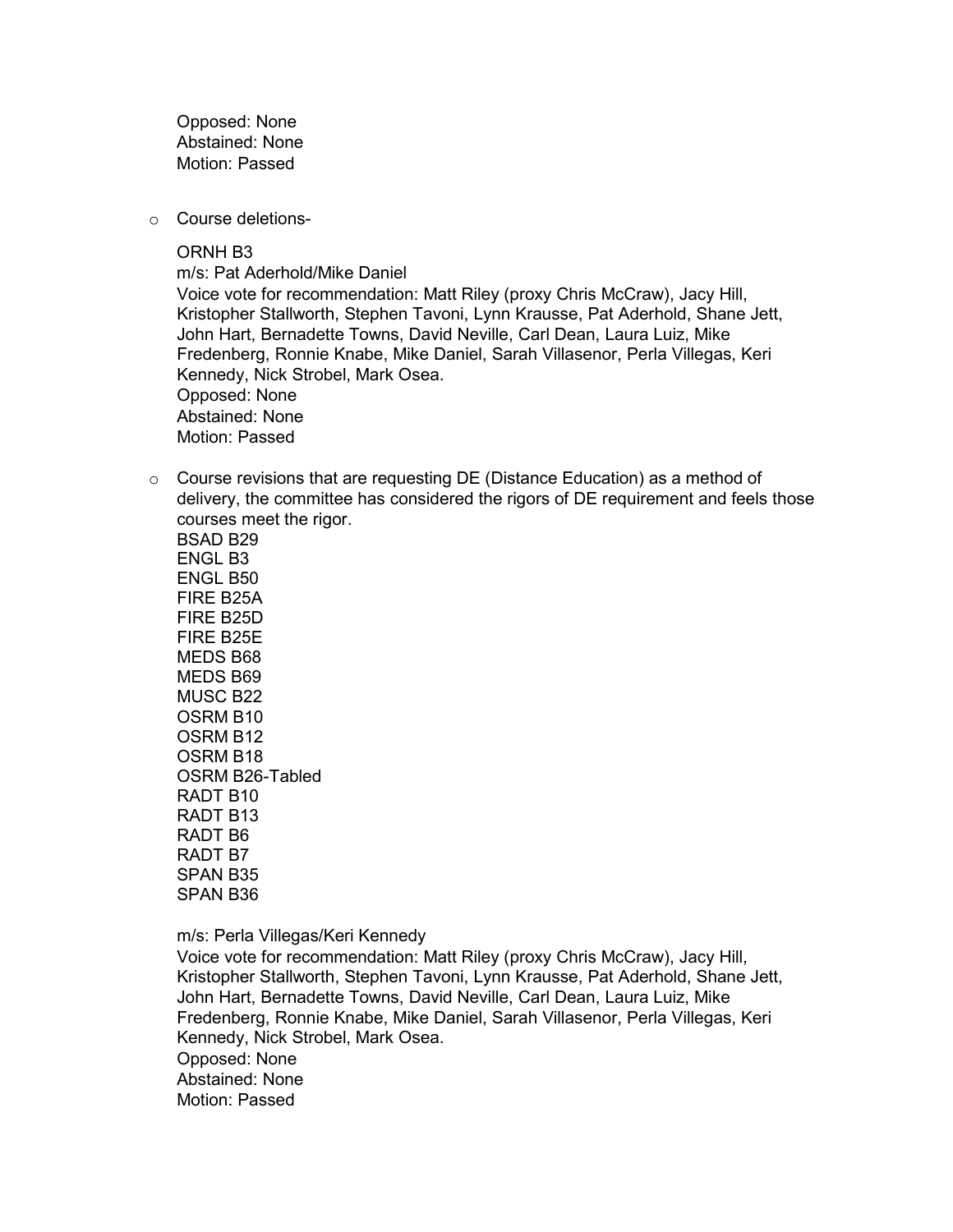$\circ$  New course requesting DE (Distance Education) as a method of delivery, the committee has considered the rigors of DE requirement and feels those courses meet the rigor. NUTR B11

m/s: Lynn Krausse/Mark Osea

Voice vote for recommendation: Matt Riley (proxy Chris McCraw), Jacy Hill, Kristopher Stallworth, Stephen Tavoni, Lynn Krausse, Pat Aderhold, Shane Jett, John Hart, Bernadette Towns, David Neville, Carl Dean, Laura Luiz, Mike Fredenberg, Ronnie Knabe, Mike Daniel, Sarah Villasenor, Perla Villegas, Keri Kennedy, Nick Strobel, Mark Osea. Opposed: None Abstained: None Motion: Passed

 $\circ$  Course revisions requesting GE – ENGL B3-approved to move forward with IGETC 1B request after confirming requested book added to COR. MATH B6D MUSC B22 OSRM B18 OSRM B26-Tabled SPAN B35 SPAN B36

m/s: Pat Aderhold/Lynn Krausse

Voice vote for recommendation: Matt Riley (proxy Chris McCraw), Jacy Hill, Kristopher Stallworth, Stephen Tavoni, Lynn Krausse, Pat Aderhold, Shane Jett, John Hart, Bernadette Towns, David Neville, Carl Dean, Laura Luiz, Mike Fredenberg, Ronnie Knabe, Mike Daniel, Sarah Villasenor, Perla Villegas, Keri Kennedy, Nick Strobel, Mark Osea. Opposed: None Abstained: None Motion: Passed

o New programs–

Chemistry AS – UC Food Science and Technology AS Introduction to Early Care and Education CDCP Physics AS – UC

m/s: Mark Osea/Pat Aderhold

Voice vote for recommendation: Matt Riley (proxy Chris McCraw), Jacy Hill, Kristopher Stallworth, Stephen Tavoni, Lynn Krausse, Pat Aderhold, Shane Jett, John Hart, Bernadette Towns, David Neville, Carl Dean, Laura Luiz, Mike